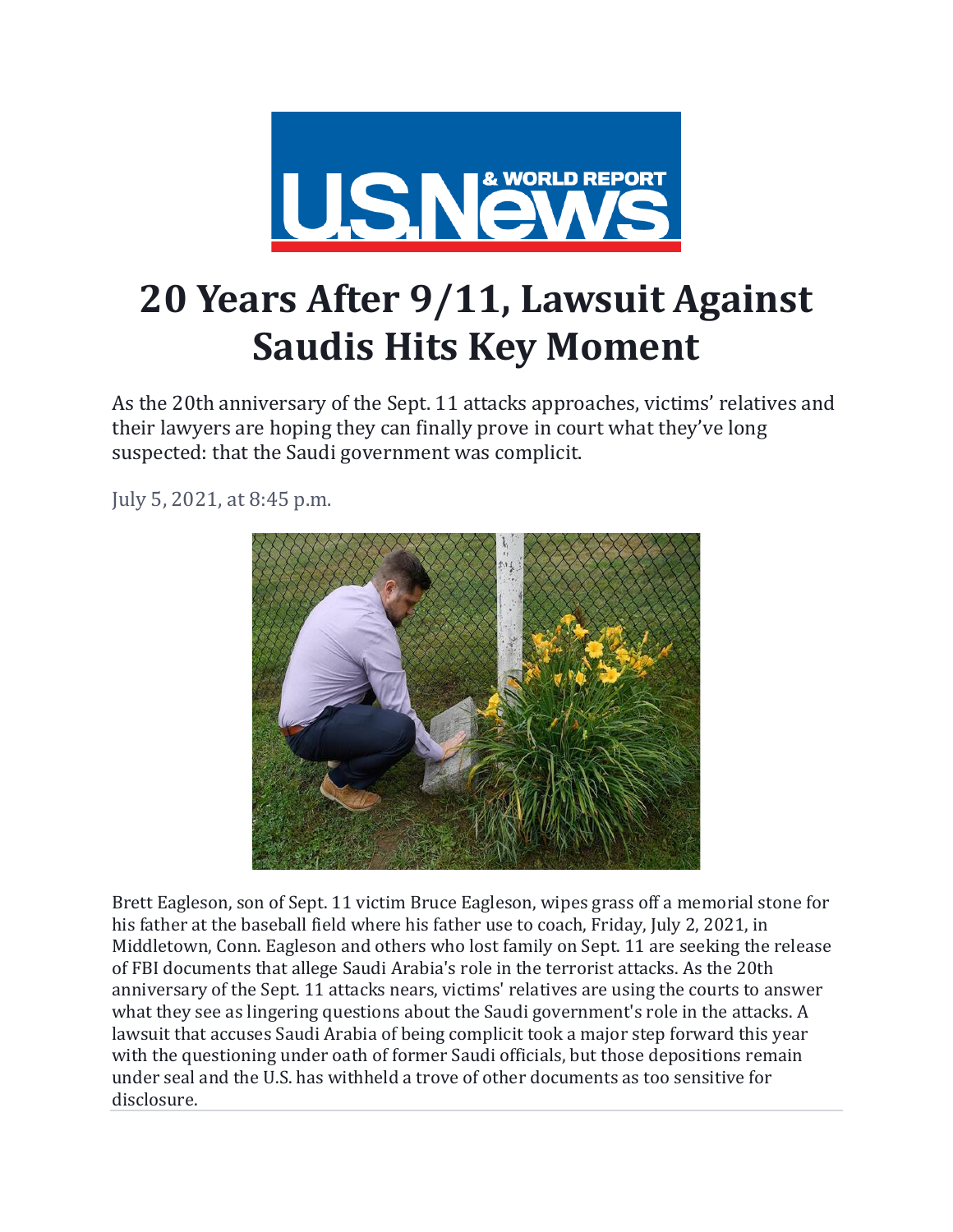As the 20th anniversary of the Sept. 11 terrorist attacks approaches, victims' relatives are pressing the courts to answer what they see as lingering questions about the Saudi government's role.

A lawsuit that accuses Saudi Arabia of being complicit took a major step forward this year with the questioning under oath of former Saudi officials, but those depositions remain under seal and the U.S. has withheld a trove of other documents as too sensitive for disclosure. The information vacuum has exasperated families who have tried to make the case that the Saudi government facilitated the attacks. Past investigations have outlined ties between Saudi nationals and some of the airplane hijackers, but have not established the government was directly involved.

"The legal team and the FBI, investigative agencies, can know about the details of my dad's death and thousands of other family members' deaths, but the people who it's most relevant to can't know," said Brett Eagleson, whose father, Bruce, was among the World Trade Center victims. "It's adding salt to an open wound for all the 9/11 family members."

Lawyers for the victims plan to ask a judge to lift a protective order so their clients can access secret government documents as well as testimony from key subjects interviewed over the last year. Though the plaintiffs' lawyers are unable to discuss what they've learned from depositions, they insist the information they've gathered advances their premise of Saudi complicity.

"We're in a situation where only now, through the documents we have gotten and what our investigators have discovered and the testimony we've taken, only now is this iceberg that's been underwater" floating to the surface, said attorney James Kreindler.

The Saudi government has denied any connection to the attacks. But the question has long vexed investigators and is at the heart of a long-running lawsuit in Manhattan on behalf of thousands of victims. The issue gained traction not only because 15 of the 19 hijackers were Saudi — as was Osama bin Laden, the mastermind — but also because of suspicions they must have had help navigating Western society given their minimal experience in the U.S.

Public documents released in the last two decades, including by the 9/11 Commission, have detailed numerous Saudi entanglements but have not proved government complicity.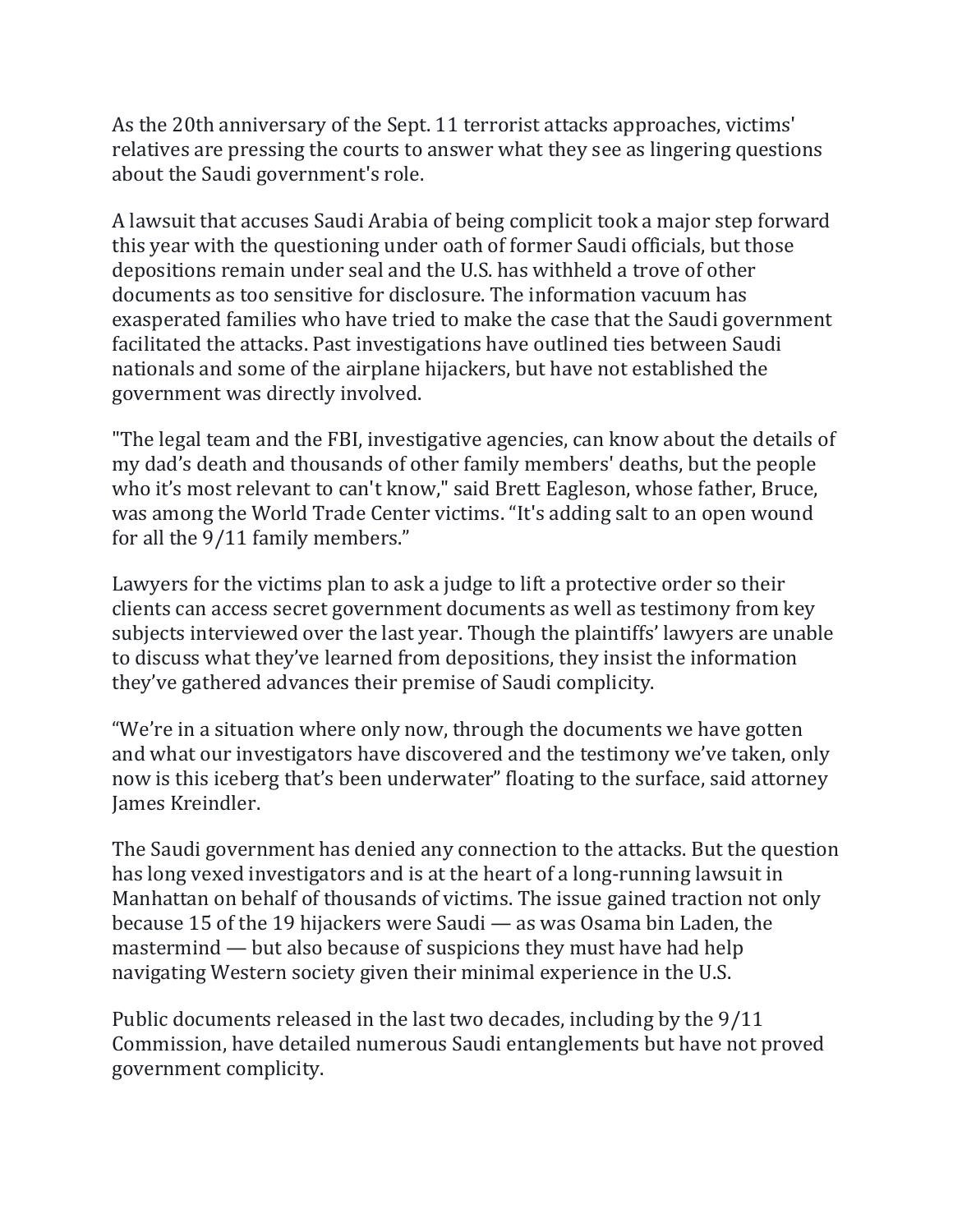They show how the first hijackers to arrive in the U.S., Nawaf al-Hazmi and Khalid al-Mihdhar, were met and assisted by a Saudi national in 2000. That man, Omar al-Bayoumi, who helped them find and lease an apartment in San Diego, had ties to the Saudi government and had attracted FBI scrutiny, investigators have said.

Among Bayoumi's contacts was Fahad al-Thumairy, at the time an accredited diplomat at the Saudi consulate in Los Angeles who investigators say led an extremist faction at his mosque. Bayoumi and Thumairy left the U.S. weeks before the attacks.

The 9/11 Commission, which assembled the most prominent accounting of the run-up to the attacks, detailed those connections but found Bayoumi to be an "unlikely candidate for clandestine involvement" with Islamic extremists. It said while it was logical to regard Thumairy as a possible contact for the hijackers, investigators didn't find evidence he actually assisted them.

More broadly, the commission in 2004 said it found no evidence the Saudi government or senior Saudi officials had funded al-Qaida, though it noted Saudilinked charities could have diverted money to the group.

In 2016, the final chapter of a congressional report on the attacks was declassified. The document named people who knew the hijackers after they arrived in the U.S. and helped them get apartments, open bank accounts and connect with mosques. It said some hijackers had connections to, and received support from, people who may be connected to the Saudi government. The document said information from FBI sources suggested at least two people who assisted the hijackers may have been Saudi intelligence officers.

But it didn't reach a conclusion on complicity, saying while it was possible the interactions could reveal proof of Saudi government support for terrorism, there were also possibly more innocuous explanations for the associations.

The FBI conducted its own investigation, Operation Encore, with some agents drawing a tighter link.

One former agent, Stephen Moore, stated in a 2017 declaration that al-Qaida wouldn't have sent Hazmi and Mihdhar to the U.S. "without a support structure in place." He said he believed Bayoumi was a "clandestine agent" and that Thumairy knew the hijackers "were on a complex pre-planned mission" that would involve the use of airplanes. He said he'd concluded that Saudi Arabian